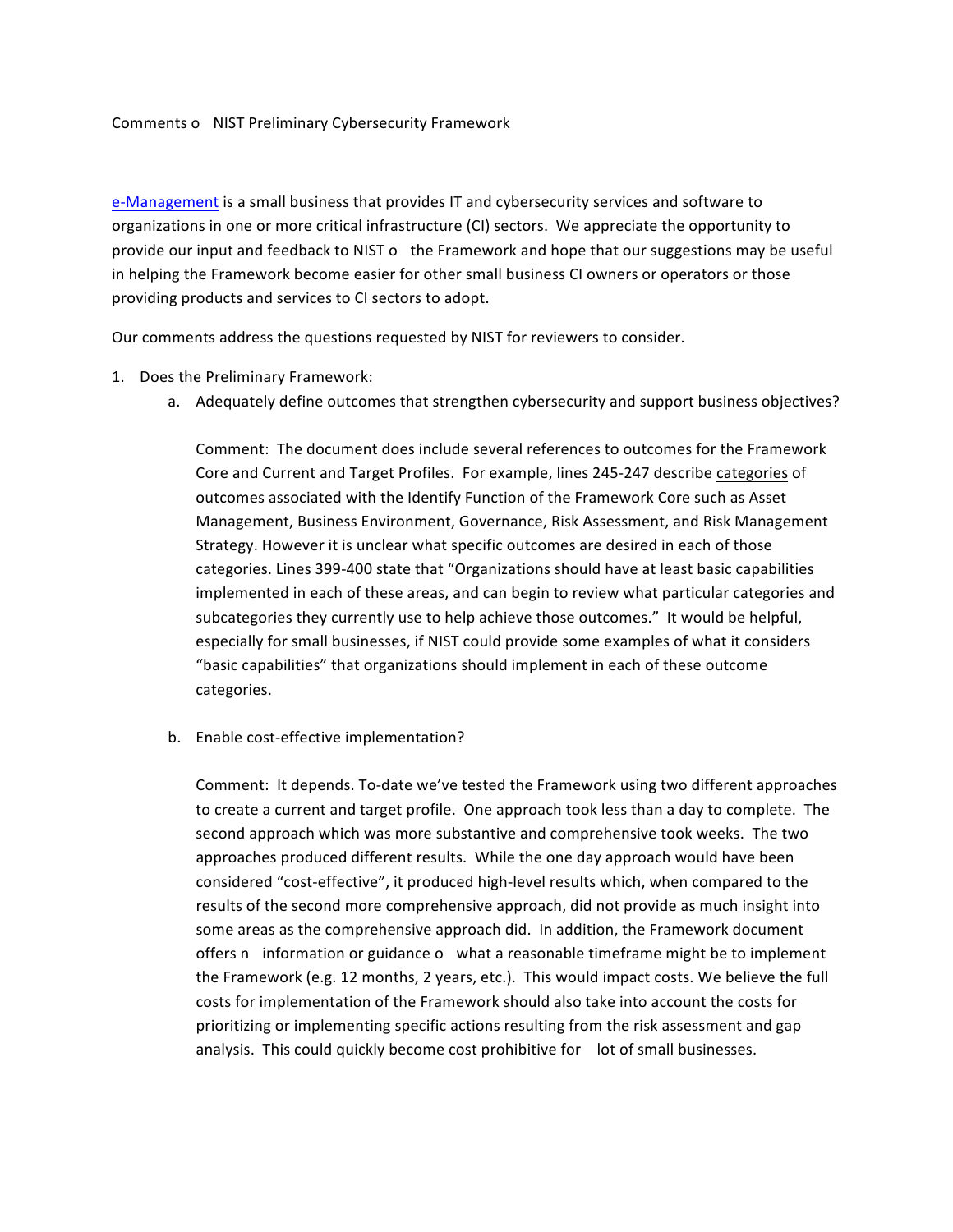e-Management recommends that some organizing body (e.g. NIST, DHS, industry groups, etc.) convene a voluntery group of similar size organizations who would implement the Framework in the same way in order to be able to have an apples to apples comparison of time, costs, and resulting outcomes from the implementation of the Framework.

c. Appropriately integrate cybersecurity risk into business risk?

Comment: Yes. We believe NIST did a good job of appropriately integrating cybersecurity risk into business risk in the Framework. Some examples include the inclusion of the Business Environment, Governance, and Risk Management Strategy categories in the Identify function.

d. Provide the tools for senior executives and boards of directors to understand risks and mitigations at the approprate level of detail?

Comment: The Framework document itself does not speak much to these two audiences. Several collateral pieces that have been developed outside of the Framework are helpful (e.g. the executive overview for senior executives). e-Management recommends the inclusion of a section in the Framework document that addresses senior executives. Alternatively, NIST could include the aforementioned exective overview document as an Appendix to the Framework.

e. Provide sufficient guidance and resources to aid businesses of all sizes while maintaining flexibility.

Comment: Perhaps NIST might consider including as an Appendix to the Framework a listing of the various sector coordinating council websites as resource for assistance. e-Management found the workshops hosted by NIST to be especially helpful in understanding the context of the Framework. We recommend that during the first 12 months following release of the v1.0 of the Framework in February 2014, that NIST and DHS consider hosting "orientation workshops" in person, virtually or a combination of both to help organizations better understand how to implement the Framework.

f. Providing the right level of specificity and guidance for mitigating the impact of cybersecurity measures on privacy and civil liberties.

Comment: e-Management appreciates the emphasis on privacy and civil liberties in the Framework and offers no additional comments.

g. Express existing practices in manner that allows for effective use

Comment: For the most part. The informative references are very useful.